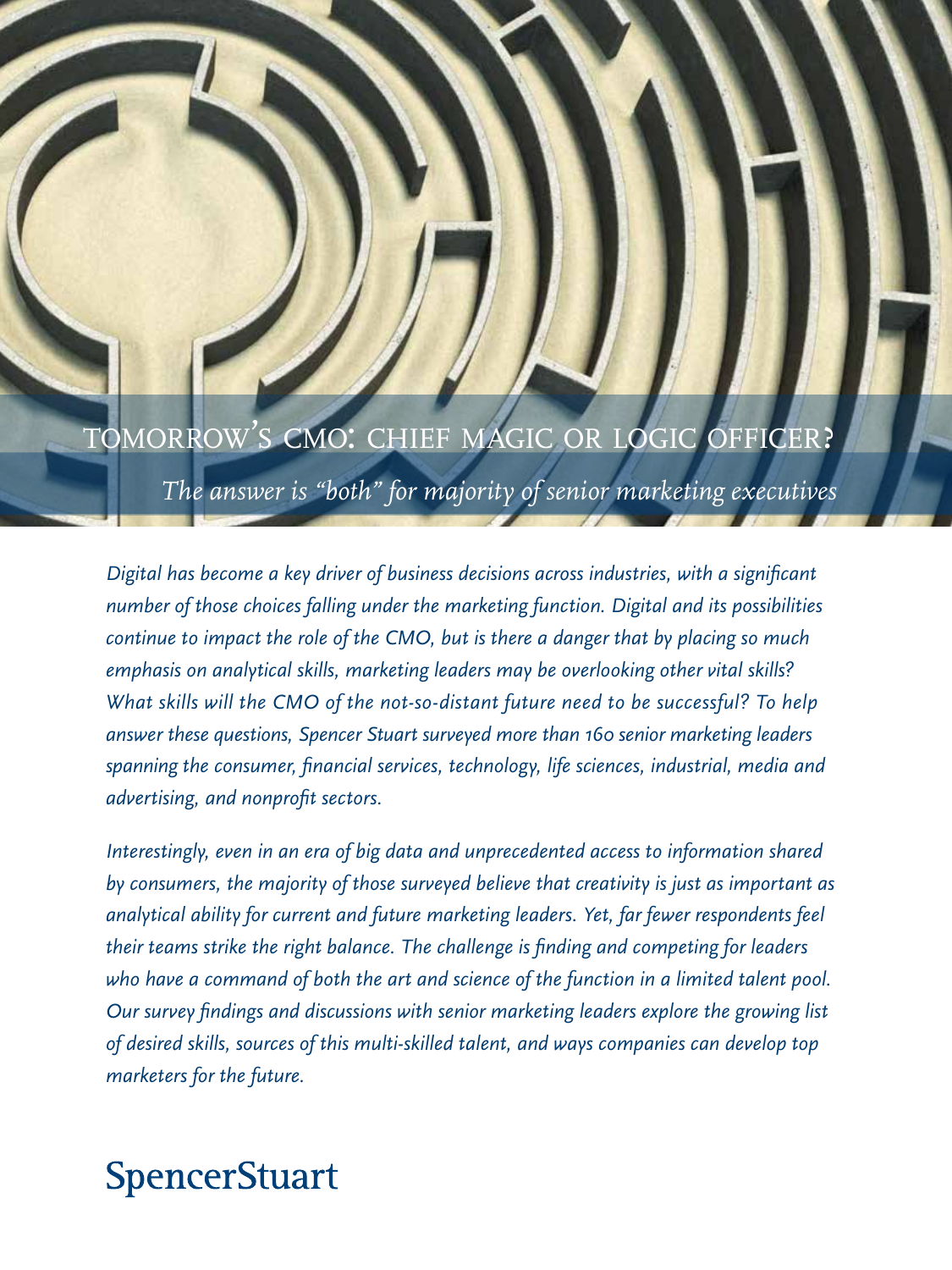### Marketing leaders believe balance is necessary, but few have found it

A significant majority (70%) of survey respondents said that creativity and analytical ability have been equally important for marketing leaders over the past few years as digital has become a more central requirement of the function. Less than one-third (29%) said analytical ability takes primacy and only 1% deemed creativity the main priority for marketing skills.

While most marketing leaders believe a combination of the two orientations is important, only 19% believe their teams strike the right balance between creativity and analytics; 29% said their teams' skill-sets skew more toward the creative side. More than half (52%) said their teams are more analytical, further evidence that marketing leaders have been building up their teams with people who are strong in analytics.

Data and analytical tools have become increasingly important to the function as a way to better understand the customer, but they are just the starting point for customer engagement. "As we get more precise data that can tell us a lot more about the consumer than ever before, it is tempting for that to be the endpoint," said Mark Addicks, senior vice president and chief marketing officer for General Mills. "For instance, a team will say, 'We now know this is when the customer actually consumes the product versus what we used to think in terms of time of year, time of day, specific day, etc.' In my mind, this information gives you a better starting point, a better way to assess where you can engage consumers, but it's not the endpoint. You still need a creative idea that engages them."

David Roman, senior vice president and chief marketing officer of Lenovo, cautioned that there is a risk of becoming too enamored with data: "The risk is that we get so caught up in data and the analysis of it that we lose sight of the ultimate objective." The key, according to Tony Palmer, president of global brands and innovation for Kimberly-Clark Corporation, is to use analytics to enable and enhance creativity. "We set up these false paradigms intellectually, with science being the enemy of creativity and creativity being the enemy of science," he said. "My observation throughout my career on creativity has been that the more structured you are, the more disciplined you are, the more scientific your work is and the more focused you are, the better the creativity you unleash," he said. "I have a perspective that they are not in conflict, but on the contrary, can be perfectly correlated."

Most respondents (78%) expect that future marketing leaders will bring a blend of creativity and analytical orientation; 11% anticipate future marketing leaders will have an analytical background and 1% expect a creative orientation. Some respondents remarked that the combination of creativity and analytics in future marketing leaders will need to be supplemented by strategic ability, consumer acumen and technology knowledge.

Alison Lewis, global chief marketing officer of Johnson & Johnson's consumer companies, believes the balance digital demands of marketing leaders is actually one between ideas and their brand-driving impact. "What becomes really important for a CMO is to keep the balance between the bigness of the ideas and being really clear that these big ideas will drive against brand objectives, and that digital is a channel through which they are executed," said Lewis. "I always use the analogy of the pinball machine — in today's world, you want that ball to go into play and you want one touch point to bounce to the next, to the next and to the next, and for the ball to never go down. The beauty of social and digital is you have a much greater ability to amplify ideas to deliever the intended results."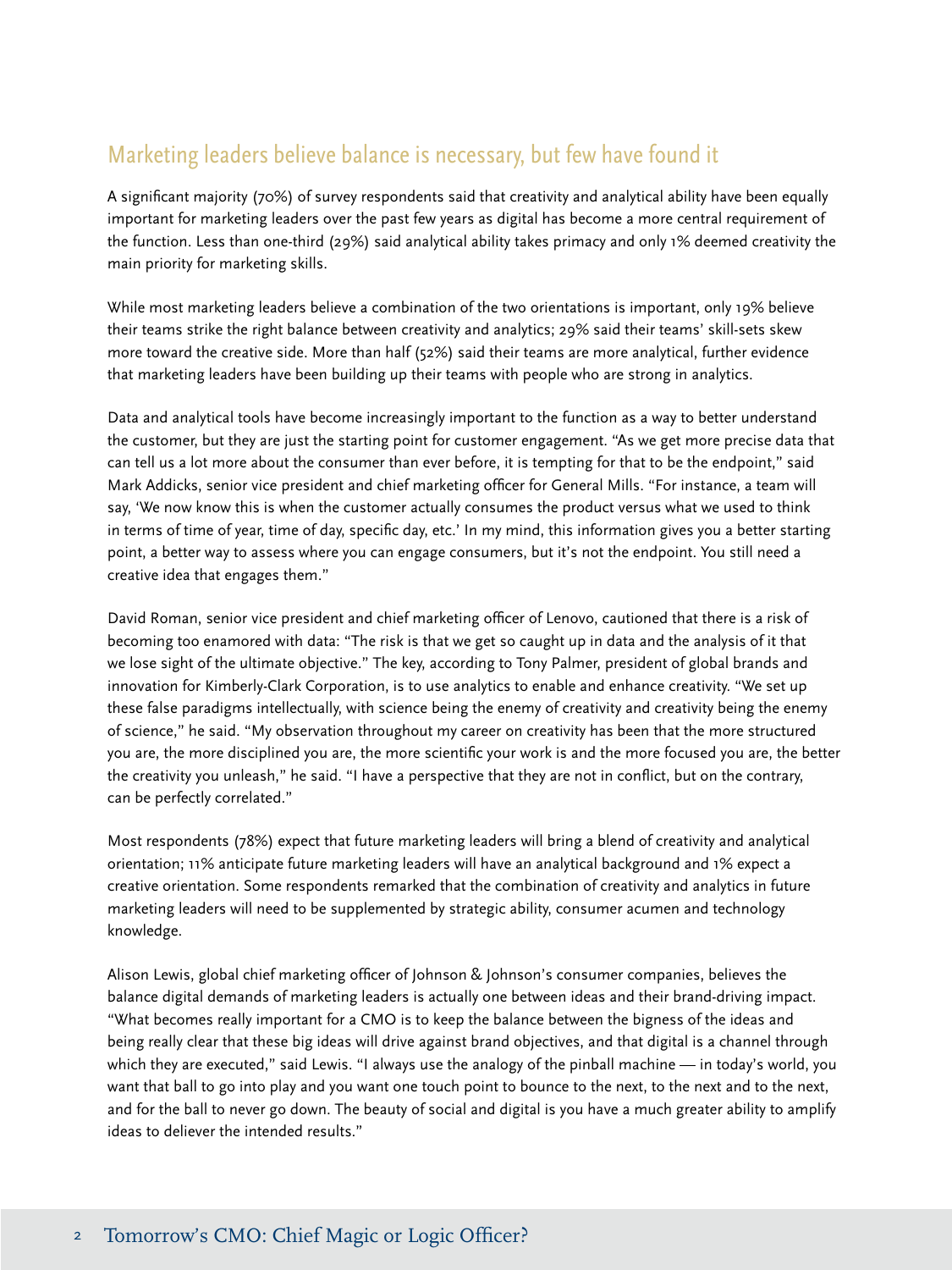For Matt Atkinson, CMO of multinational British grocery retailer Tesco, the very foundation of marketing endeavors needs to be revisited. "You have to re-imagine logic and creativity into a different tapestry — and that is the customer experience. Marketing leaders need to think about insights in a new way, especially given the real-time feedback we are now receiving from customers. But more importantly, you have to act on that feedback. Insights are nothing unless they lead to different action."

As digital has become a more important component of marketing, which orientation has been most important for marketing leaders over the past few years?



**70%** of marketing leaders think creativity and analytical ability are equally important,



teams strike the right balance.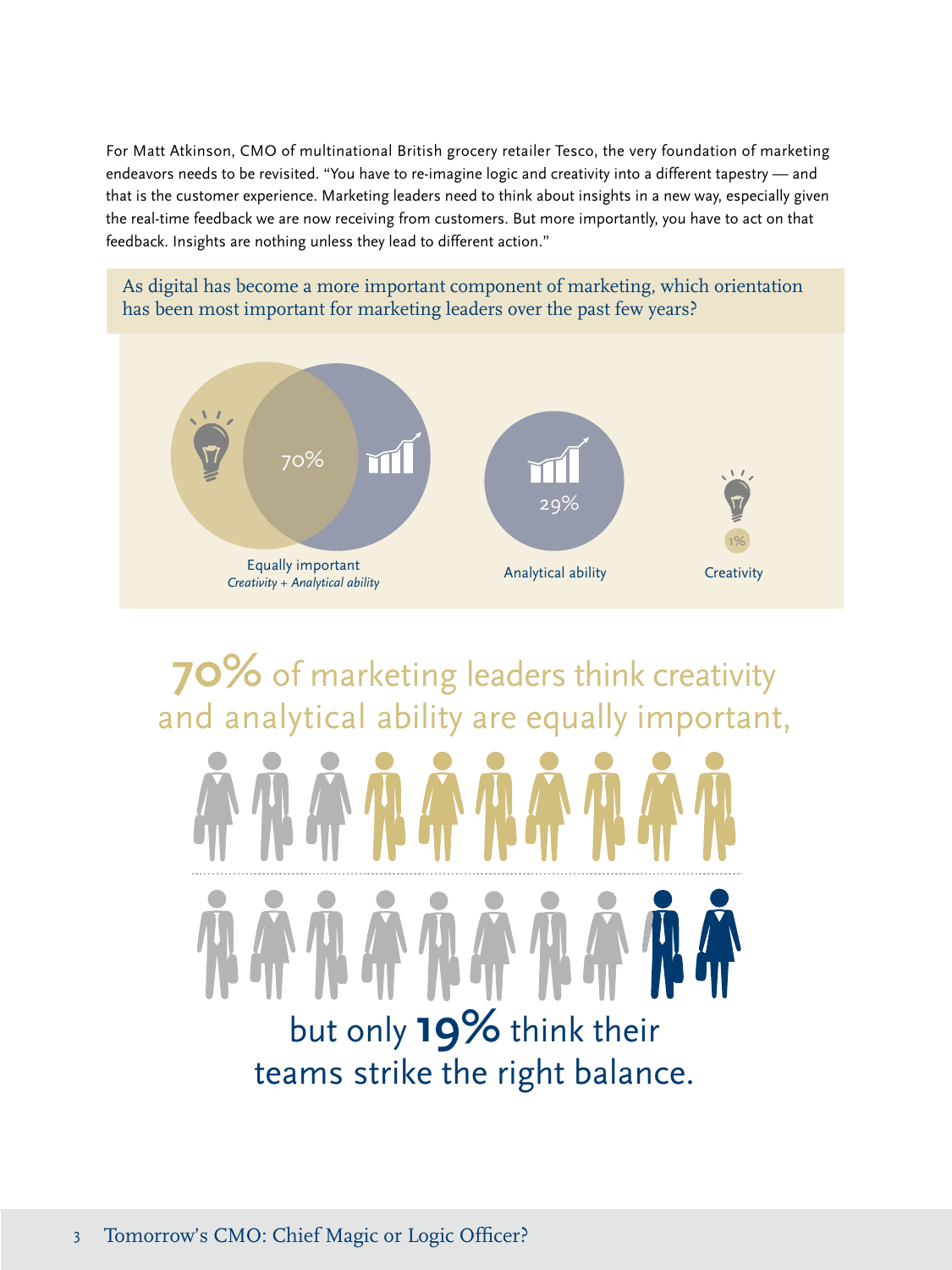### Sources of creative and analytical talent

Finding talent with a proper blend of the creative and analytical is a challenge, especially amid fierce competition for the scarce digital experts with both skills. Compounding the challenge is the fact that there is no single go-to source for talent, according to survey respondents; one senior marketing executive aptly described the task as finding "a few needles in loads of haystacks." The vast majority (91%) of respondents look externally for talent with affinities for both the creative and analytical.

Competitors within the sector were viewed as viable sources of talent for 22% of respondents; 16% look to the technology industry; and another 16% tap historically creative sectors such as advertising and media. More than one-third (37%) said they find talent from "other" sources, including strategy consulting firms and startups to analytics companies and other sectors (e.g., consumer products, retail, financial services). Fewer than one in 10 respondents (9%) look for the combination of creative and analytical talent within their own marketing teams.



\*Respondents were allowed to write their own answers. Responses included strategy consulting firms, startups, analytics companies and other sectors.

Some CMOs have turned to young, external talent with nonconventional backgrounds because they tend to be naturally more entrenched in digital. "We are bringing in a lot more young people with less traditional experience and trying to get people straight out of school," said Roman. While Mark Baynes, senior vice president and global chief marketing officer of The Kellogg Company, has turned to outside talent to build his digital team, he also "looks down the organization" to less seasoned brand managers as sources of talent and ideas.

"Often, I spend time with brand managers at the junior levels because they truly understand how the consumer is using this stuff, how it is knitting together and how to apply ideas seamlessly," Baynes said. "It's also pretty inspiring to see a senior leader come down and ask, 'How do you do that?' When I joined, my boss knew everything; the senior leaders had written the book. The book is now being written at a junior level — you have a chance to contribute, to shape, mold and build the playbook of the future. You have a whole organization where every level can help shape how brands are being built."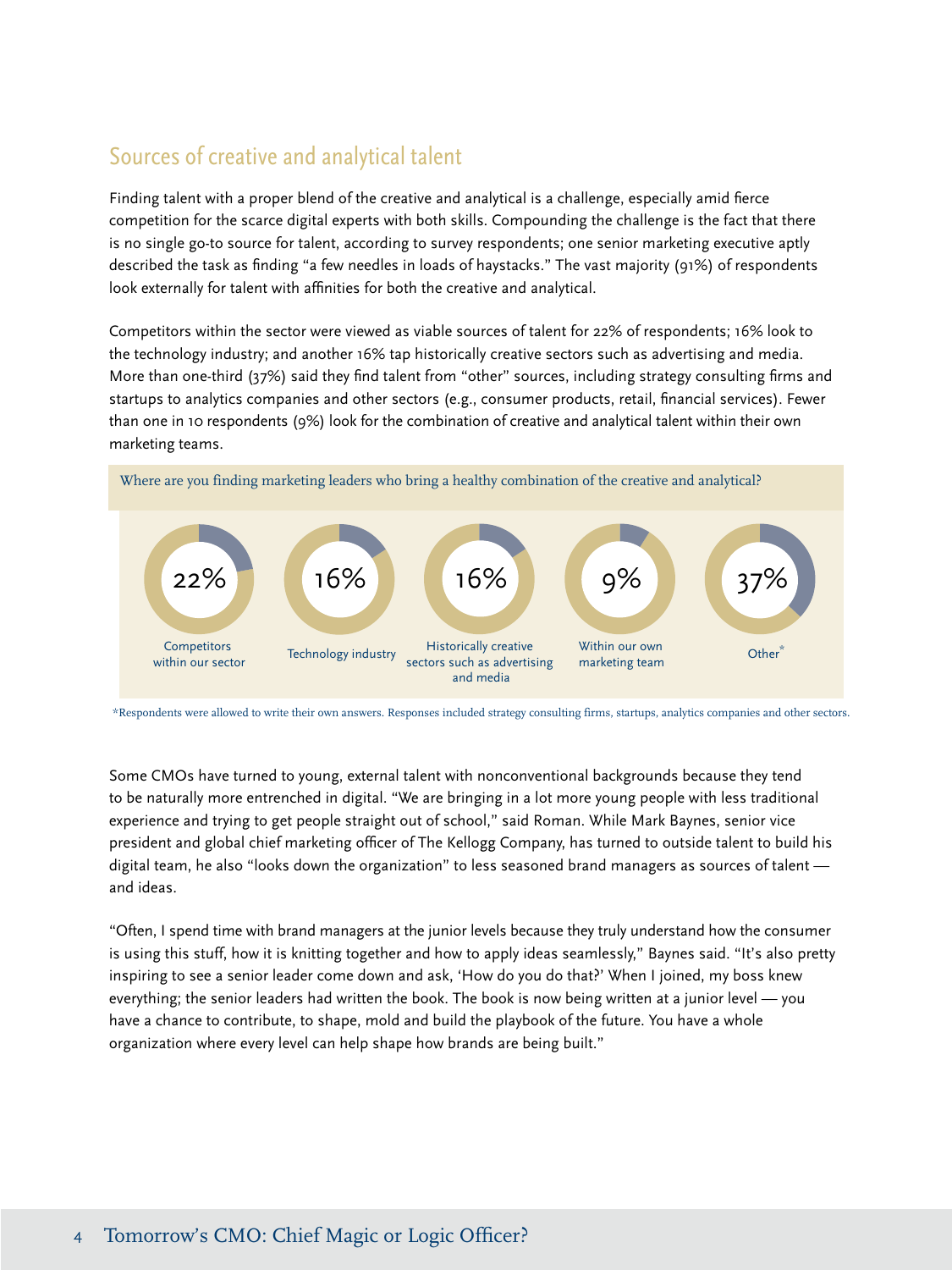### Skills of today's and tomorrow's CMOs

Strategic mindset was by far the No. 1 desired skill for today's CMOs by the majority of respondents (54%). "You're trying to find people who know how the dots are joined together, and that is a skill-set that's more and more important," said Baynes. Strategic mindset remained the top priority for future CMO skill-sets for 47% of respondents. General management was deemed the top skill for today's CMOs by the next-greatest share of respondents (9%).

One in five (20%) consider customer insight the No. 2 skill for CMOs to possess today; 16% consider it the No. 2 skill for CMOs of the future and only 9% believe it is the most important skill for the future. "I think the underrated discipline in marketing is consumerism and the ability to deliver to the consumer," said Palmer. "Consumer understanding is what's driving all of our digital efforts." He also believes that the marketing and general management skills needed to lead these efforts are not mutually exclusive. "It's a false dichotomy to consider that a general manager is different than a marketer; in fact, they're one and the same," he added.

Additionally, the CMO's leadership cannot be isolated to marketing. As digital continues to blur the lines between functions, CMOs will play an integral part in helping to drive organization-wide collaboration. "What is underrated is the CMO's role in cultural transformation," said Atkinson. "The CMO has to make sure the story is clear. The words and actions have to match and the whole business has to be lined up to support the narrative. You work on culture as CMO as much as you do on marketing. The leaders who will make the future are those who are collaborative, possess humility and are outcome-driven."

> 1 2



#### What are the key skills/expertise CMOs are expected to possess **today**?\*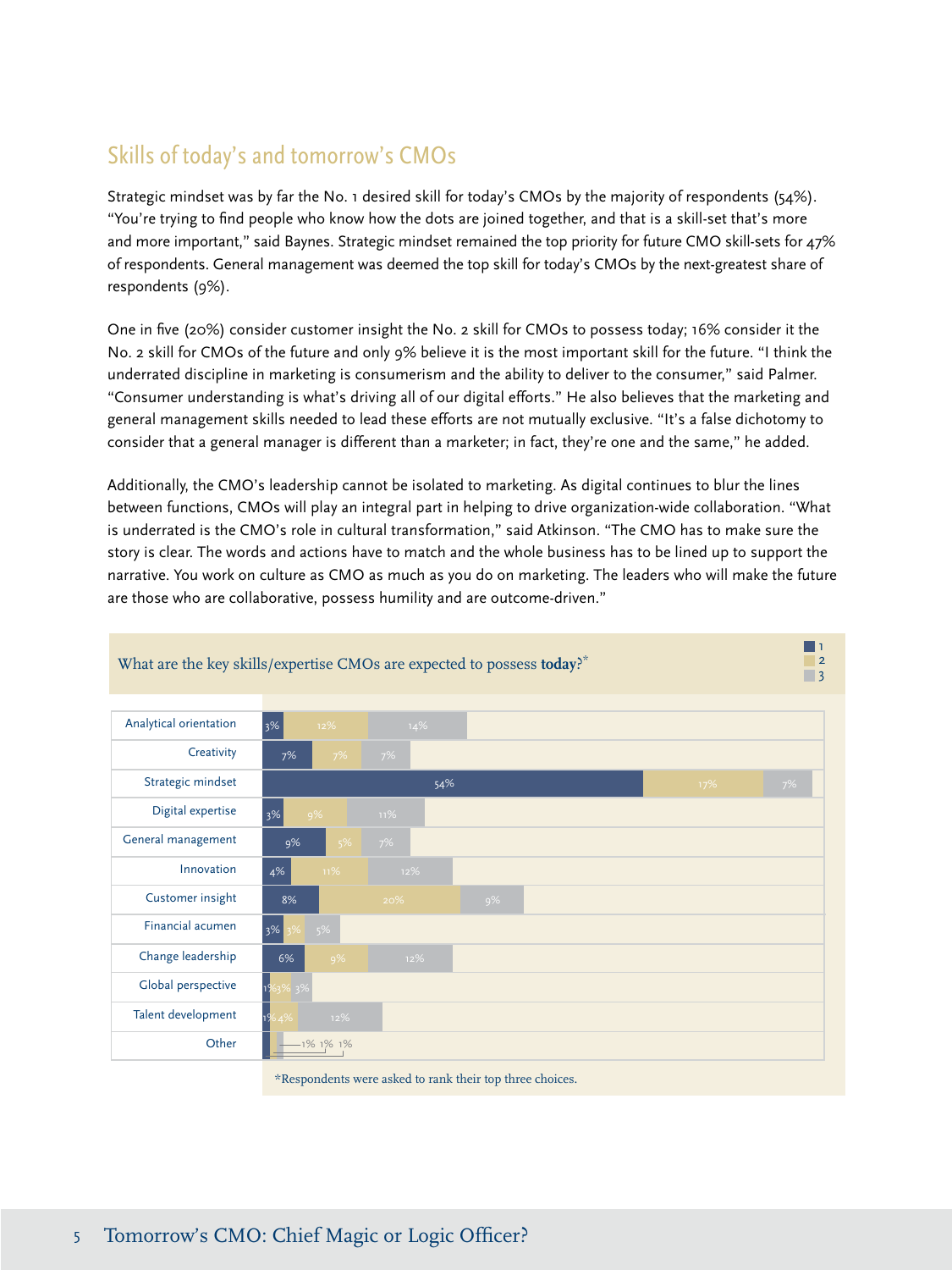

# Developing tomorrow's CMOs

The laundry list of desired skills for marketing leaders continues to grow: analytical orientation, creativity, strategic mindset, digital expertise, general management, innovation, customer insight, financial acumen, change leadership, global perspective and talent development. Rightfully so, many marketers are wondering if it will be possible to find leaders with all of these skills or if this is simply a hunt for the proverbial unicorn. Interestingly, the majority (86%) of respondents believe it will be realistic to expect to find this full gamut of skills within one person in the future.

But not all are confident this multi-skilled talent pool will last forever. Lewis anticipates that the pool will dwindle over the next two decades: "We had a balance of people that were young and partly experienced in the digital space down to people who were very experienced and sort of reinvented themselves in digital careers over the last 10 years. But in 10 to 20 years from now, we're going to have a gap in the talent as specialization re-emerges."

The best way to combat that talent gap is through talent development, and yet, 89% of respondents do not believe organizations in general are doing a good job of training/developing future marketing leaders with diverse skills. More than one-quarter (27%) of survey respondents said their organizations do not have formal training programs to help develop marketers with the digital skills they will need in the future.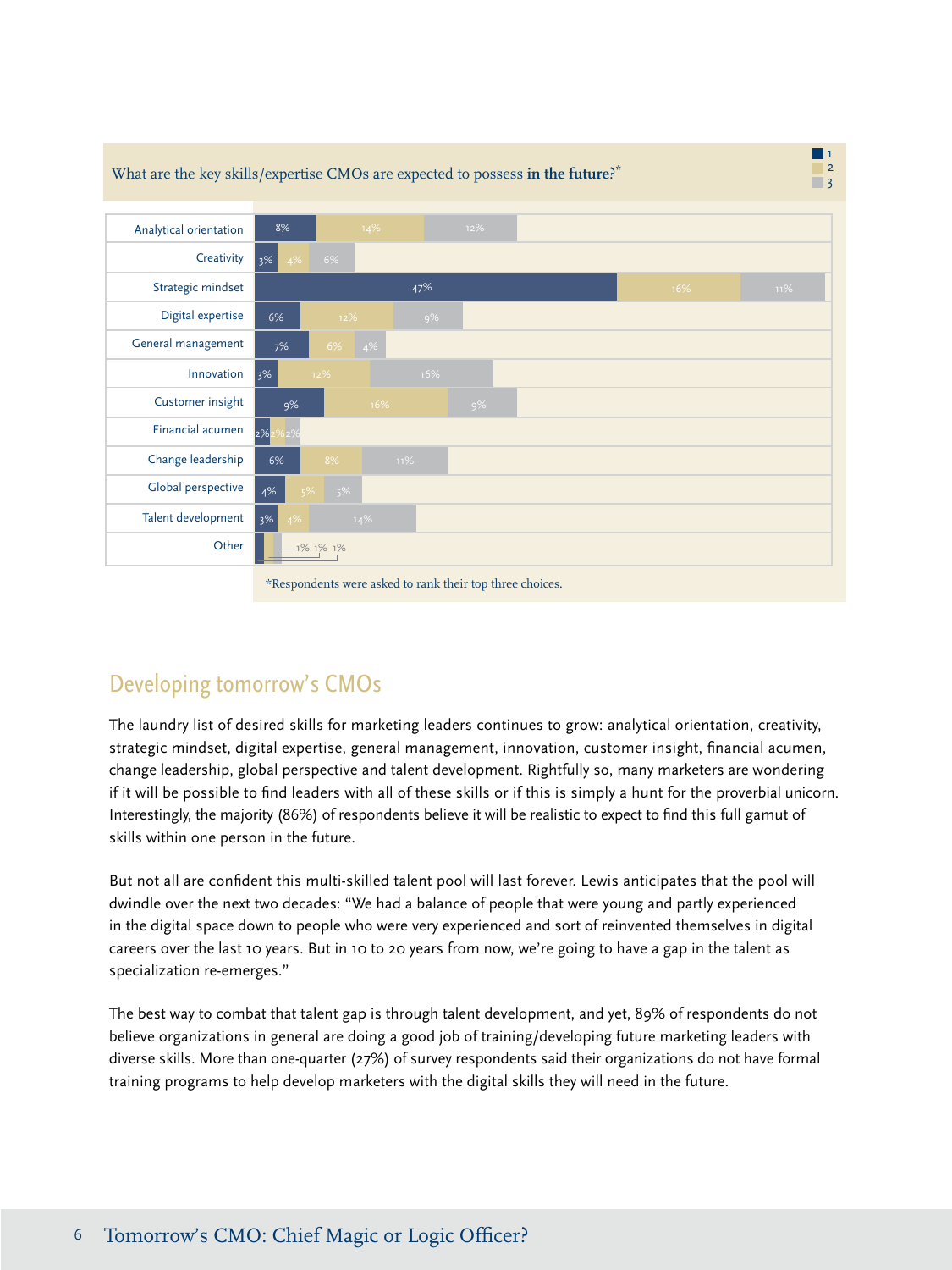At times, there can be a misconception that training is not a worthwhile use of time and can interrupt the pertinent work at hand. Keith Weed, chief marketing and communication officer at Unilever, has both confronted and dispelled this myth in his own organization, putting an incredible 3,500 employees through digital training. "I always talk about how training is seen as a distraction from your real job and is not always highly regarded in business, but training is exactly what Olympic athletes do all the time and accept it as a way of being brilliant," he said. "I want to employ brilliant people and make them even better by giving them the tools they need. I'm very upfront about how training is the way we're going to stay ahead of everyone else."

To further develop his marketing leadership bench, Addicks rotated a high-potential young marketer to one of General Mills' more traditional brands, giving him the directive to act as a "change agent." He empowered the marketing leader to design and drive the changes, and also exposed him to leaders throughout the broader organization and board as part of his career development and advancement plan.

What have you found to be the most effective ways organizations can train and develop marketers with the skills they need to succeed in the future.<sup>\*</sup>



\*\* Respondents were allowed to write their own answers. Responses included training programs with technology/analytics companies, hiring externally and rotating other functional talent to marketing.

#### What is **your organization** doing to train/develop marketers with the digital skills they need to succeed in the future?\*

| Utilizing external resources (e.g., agencies, consultants,<br>training programs) to help build digital skills                | 76% |                                                                                                                                                                                                                                                                                                                                                                                                                                                              |  |  |
|------------------------------------------------------------------------------------------------------------------------------|-----|--------------------------------------------------------------------------------------------------------------------------------------------------------------------------------------------------------------------------------------------------------------------------------------------------------------------------------------------------------------------------------------------------------------------------------------------------------------|--|--|
| Increasing collaboration with the IT function                                                                                | 41% |                                                                                                                                                                                                                                                                                                                                                                                                                                                              |  |  |
| Utilizing internal training programs                                                                                         |     | 32%                                                                                                                                                                                                                                                                                                                                                                                                                                                          |  |  |
| No formal training programs: Individuals are responsible for<br>staying informed about and learning new digital technologies |     | 27%                                                                                                                                                                                                                                                                                                                                                                                                                                                          |  |  |
| Rotating marketing talent to other functions                                                                                 | 23% |                                                                                                                                                                                                                                                                                                                                                                                                                                                              |  |  |
| Other**                                                                                                                      | 13% |                                                                                                                                                                                                                                                                                                                                                                                                                                                              |  |  |
|                                                                                                                              |     | $\mathbf{A} \cdot \mathbf{S} = \mathbf{A} \cdot \mathbf{A} + \mathbf{A} \cdot \mathbf{A} + \mathbf{A} \cdot \mathbf{A} + \mathbf{A} \cdot \mathbf{A} + \mathbf{A} \cdot \mathbf{A} + \mathbf{A} \cdot \mathbf{A} + \mathbf{A} \cdot \mathbf{A} + \mathbf{A} \cdot \mathbf{A} + \mathbf{A} \cdot \mathbf{A} + \mathbf{A} \cdot \mathbf{A} + \mathbf{A} \cdot \mathbf{A} + \mathbf{A} \cdot \mathbf{A} + \mathbf{A} \cdot \mathbf{A} + \mathbf{A} \cdot \math$ |  |  |

Respondents were allowed to choose up to three responses.

\*\* Respondents were allowed to write their own answers. Responses included recruiting marketers with strong digital skills, immersion with startups or technology companies, and sharing best practice across functions.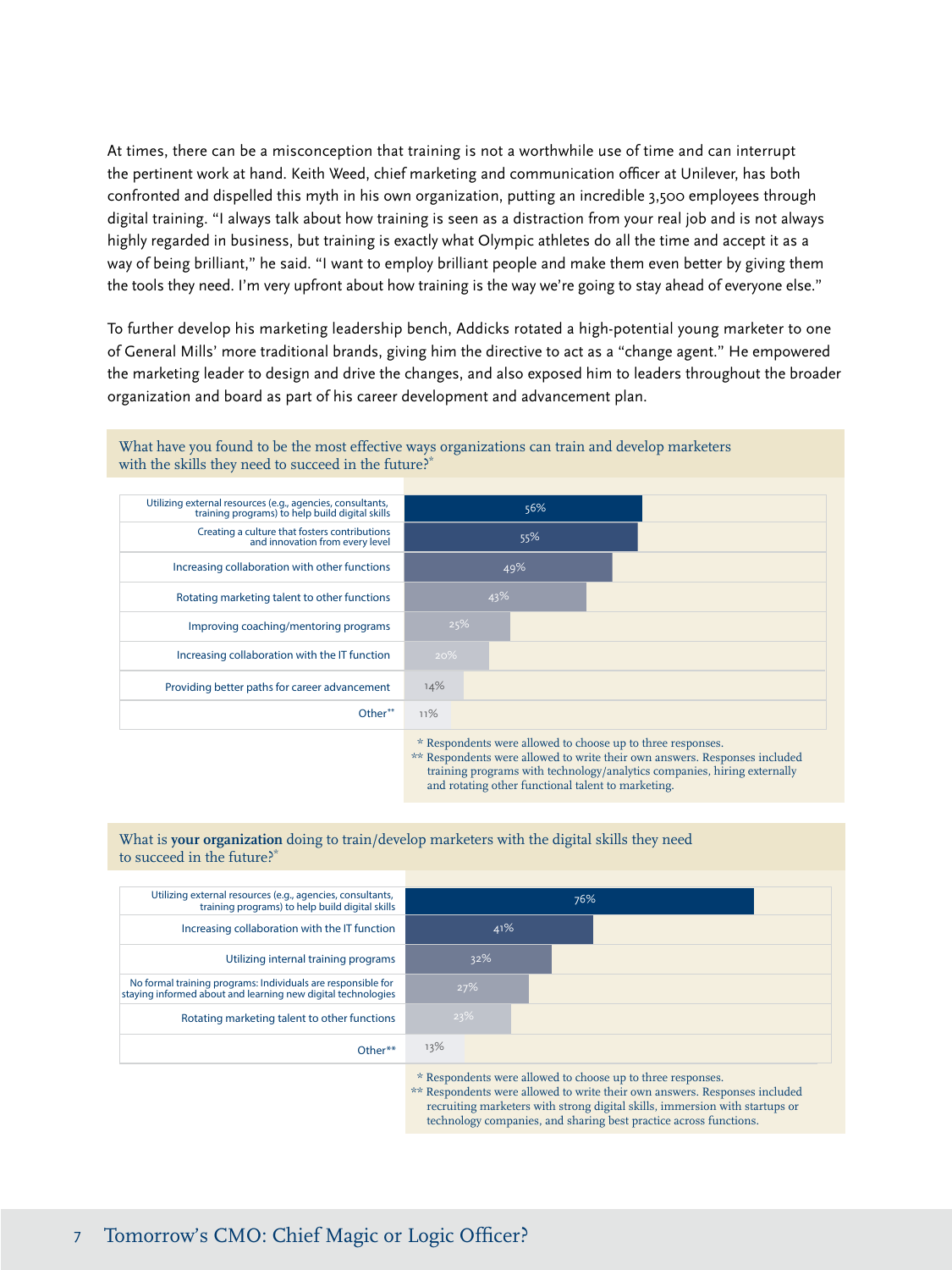### Board expectations for marketing in a digital environment

Digital presents vast opportunities for organizations to gain unprecedented insights on customer behavior and to connect with customers in more targeted ways — but requires that organizations make significant investments in technology resources and talent. As a result, boards are placing more scrutiny on digital initiatives, and many marketing leaders reported that their boards have heightened expectations for demonstrated ROI.

One survey respondent noted the continued need to educate boards of directors on both the possibilities and limitations of digital: "Our board wants faster action with clear metrics. There seems to be a misconception that digital is somehow 'free' and that it is entirely metrics-driven. There needs to be more research into the real role digital can and does play in the marketing mix. It is certainly not a silver bullet."

Survey respondents also said that their boards expect the marketing function to deliver a clear strategy, revenue growth, improved connections to customers and brand-building.

#### Conclusion

Digital has had a significant impact on the marketing function and, as technology continues to evolve, so will the profile of marketing leaders. Although analytical skills will be vital as companies pursue the possibilities of digital, most marketing leaders believe that the art and science of marketing go hand in hand. With a limited pool of talent that combines the creative and analytical, current marketing executives must invest in creating their own marketing magic and develop tomorrow's marketing leaders today.

#### Profile of survey respondents\*

The greatest share of survey respondents (38%) came from the consumer industry, 21% came from financial services and 15% from "other" sectors, including telecommunications, retail, entertainment and travel; 13% of respondents work in the technology industry, 7% in life sciences/healthcare, 5% in media, 5% in advertising, 3% in nonprofit and 1% in industrial.

\*Percentages may not total 100 because respondents were allowed to select multiple answers.